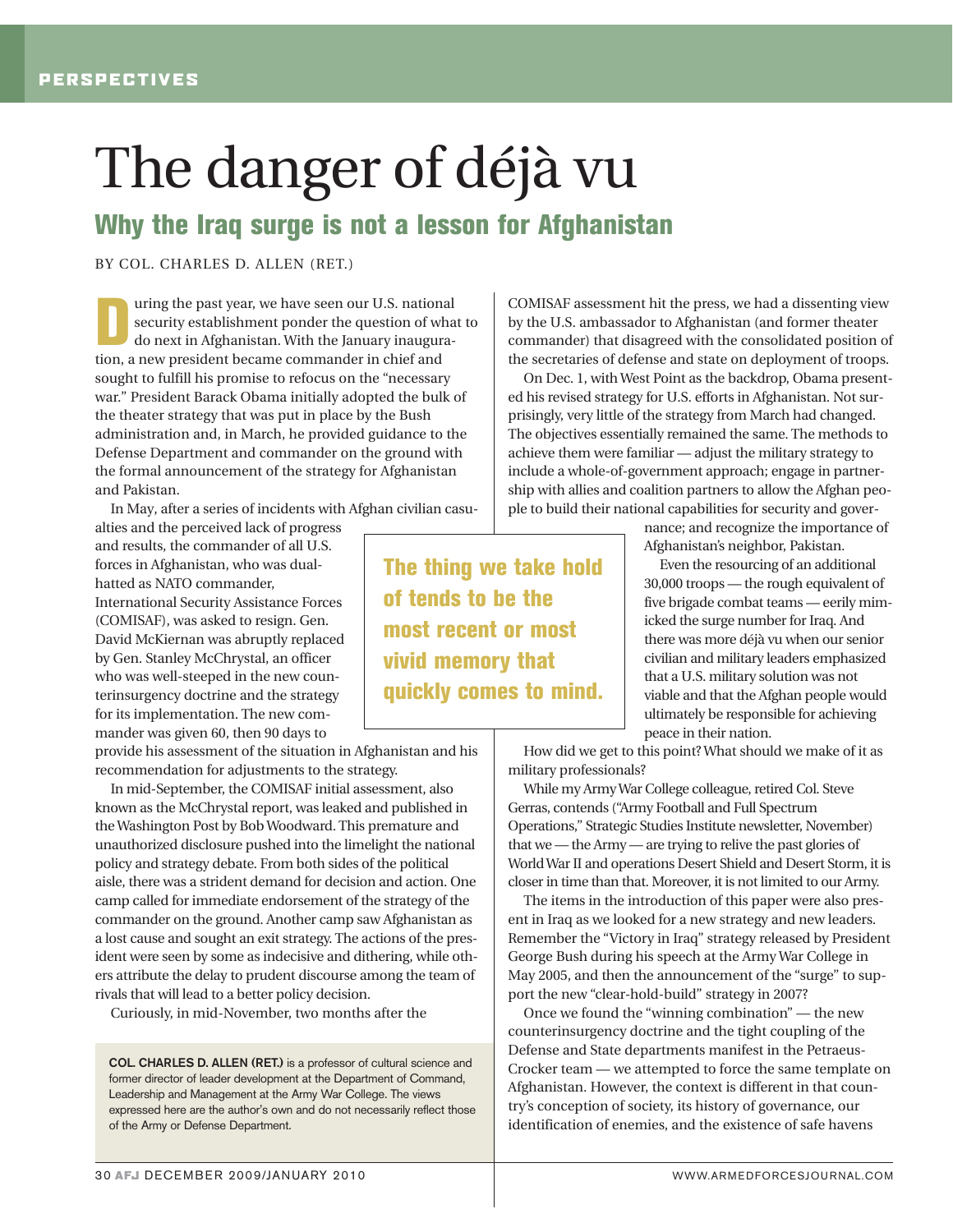

**President Barack Obama addresses the nation on his Afghanistan strategy at the U.S. Military Academy at West Point, N.Y.**

that do not mirror our experience in Iraq. We held up Gen. David Petraeus and Ambassador Ryan Crocker as the paragons of interagency cooperation, but to get to them we had to experience Lt. Gen. Ricardo Sanchez and Ambassador L. Paul Bremer, with the attendant failure of their relationship. That ideal Petraeus-Crocker pairing did not exist with McKiernan (no long experience in the region) and now-Ambassador Karl Eikenberry (not a career diplomat) and is apparently not in place with McChrystal and Eikenberry.

In his testimony before Congress on Dec. 2, Defense Secretary Robert Gates said the strategy for Afghanistan was "essentially the same as in Iraq." The nuance is a change from "clear-hold-build" to "clear-hold-build-transition." (The Iraq surge also has a transfer of responsibility and of terrain to national security forces.)

What is different is the implicit change in scope and effort. Bush clearly stated in his 2007 strategy the need for success and "victory in Iraq." It is possible that the U.S. concept of traditional victory is less definable and, therefore, and determined as unobtainable in Afghanistan. Hence, the "new" strategy accepts the limits of objectives to be pursued, the limits on methods to be employed (counterinsurgency and counterterrorism), and the limits on resources to be applied (forces and time to achieve the objectives.)

Once again, we are trying to fight the last war (following the assumed success of the surge in Iraq) through replication of those conditions and circumstances. As Richard Neustadt and Ernest May authored in "Thinking in Time," the context and the players are different, so how can we expect the same results? This is not strategic thinking. This phenomenon is simply reflective of human nature. Decades of research show that we are inclined to grasp the most recent thing that solved a problem and then try to apply that to the next similar situation. The thing we take hold of tends to be the most recent or most vivid memory that quickly comes to mind.

Ironically, this happened as we looked at our successes in the initial phase of Operation Enduring Freedom in Afghanistan. The U.S. recognized that it could not quickly insert traditional ground forces (for buildup and combat employment) into that land-locked country, so we turned to technology, special operations forces, and the co-opting of local warlords and militias for a nonconventional fight. The successes in Afghanistan led to the contention by then-Defense Secretary Donald Rumsfeld that operations in Iraq could be conducted with fewer troops and high-tech resources that became the "shock and awe" strategy.

Throughout 2009, we were reminded by many that Afghanistan was not Iraq. Hence, a fresh and comprehensive look was and is needed. How does Afghanistan fit into the larger National Security and National Military Strategies and

**AFGHANISTAN** *continued on Page 41*